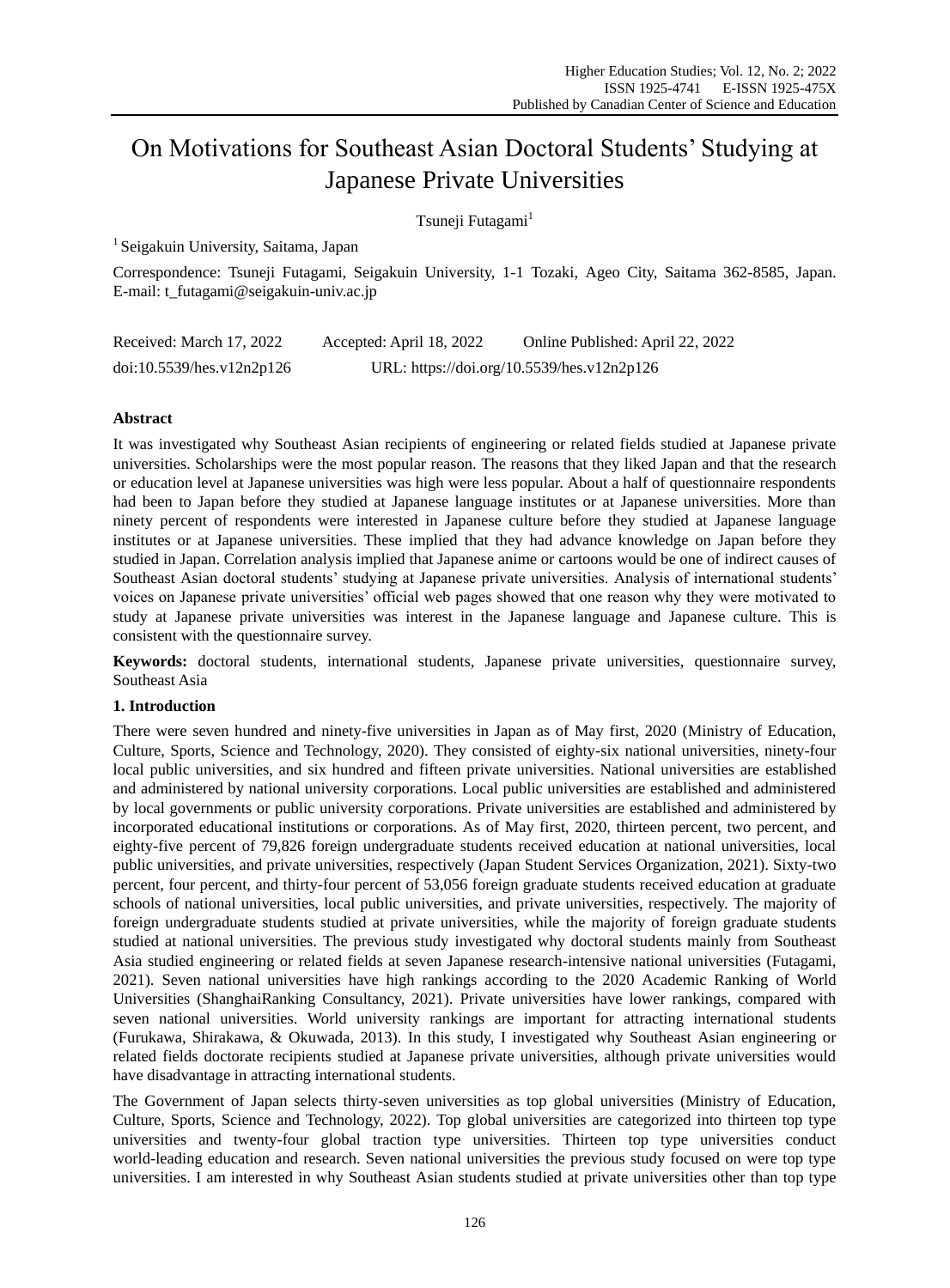universities. All top type private universities are Waseda University and Keio University. The numbers of foreign engineering doctorate recipients from Waseda University and Keio University were thirty-five and fourteen, respectively, in the fiscal year 2016. The number of foreign engineering doctorate recipients from other private universities was sixty-two in the fiscal year 2016. Foreign engineering doctorate recipients from Waseda University and Keio University occupied forty-four percent of foreign engineering doctorate recipients from the total private universities. If foreign engineering doctorate recipients from Waseda University and Keio University were included in the research subject, survey results would be affected very much by doctorate recipients from these two top type universities. Then Southeast Asian students studying at Waseda University and Keio University were not included in the research subject.

Southeast Asia is growing economically due to the rise of the manufacturing industry. The Government of Japan supports the Southeast Asia Engineering Education Development Network (SEED-Net) Project through Japan International Cooperation Agency (JICA) (Japan International Cooperation Agency, 2022). One aim of this project is to nurture Southeast Asian human resources in the engineering field by collaboration of Southeast Asian universities with Japanese universities. Because Southeast Asian countries emphasize development of engineering personnel, this study focuses on Southeast Asian engineering doctorate recipients.

Why Southeast Asian undergraduate and graduate students studied at Japanese universities were investigated (Sato, 2012). Sato (2012) surveyed four hundred and fifty-two Indonesian students and three hundred and thirty-two Thai students who studied at Japanese universities and graduate schools in 2001 and 2002. As reasons why Indonesian students studied in Japan, that they got scholarships acquired the highest score. That Japanese economy and technology were developed well, that the research level was high in Japan, and that they were interested in Japanese culture acquired the second, third, and fourth highest scores, respectively. As reasons why Thai students studied in Japan, that they wanted to study in any foreign country acquired the highest score. That Japanese economy and technology were developed well, that they were interested in the Japanese language, and that they were interested in Japanese culture acquired the second, third, and fourth highest scores, respectively.

## **2. Method**

National institute of informatics provides a database on doctoral dissertations published at Japanese universities. Names of foreign recipients who completed doctoral courses and acquired engineering or related fields doctorates at Japanese private universities were obtained from this database. I regarded recipients having foreigner-specific names as foreign recipients. Names of Chinese, Korean, and Taiwanese recipients could be easily distinguished from names of foreign recipients from other countries. I obtained three hundred and two foreign recipients who came from countries other than China, Korea, and Taiwan and acquired engineering or related fields doctorates in fiscal years 2010 to 2019 (from April first 2010 to March thirty-first 2020) at six hundred and thirteen Japanese private universities except Waseda University and Keio University. Doctorates some universities awarded were expressed in Japanese not as engineering doctorates but as compounds of agriculture, art, or biology and engineering (e.g., agricultural engineering). I defined these doctorates as engineering related fields doctorates.

Names of three hundred and two foreign recipients and universities awarding engineering or related fields doctorates were given as two search words, and retrieval was performed by Google search engine. When links to Linked-In or Facebook profile pages or web pages of present affiliated institutions of recipients and so on were displayed, they were referred to. Recipients' present affiliations, academic careers, and so on were often obtained. Sometimes information on countries of origin of recipients was obtained by curricula vitae. Otherwise, I inferred them: In case that recipients' academic careers were obtained from Linked-In or Facebook profile pages, I inferred their countries of origin from locations of universities where they obtained bachelor's degrees, or where they lived at present, although it was not always guaranteed that inference was correct. If possible, acknowledgments in doctoral dissertations were referred to online for inferring countries of origin.

Whether recipients were male or female was distinguishable by their photographs, but some recipients' sexes were unknown because of unavailability of their photographs. Most of questionnaire respondents in the previous study were male (Futagami, 2021). To compare this study with the previous study easily, female recipients were removed in this study, and male recipients and gender unknown recipients were extracted. Such ninety Southeast Asian recipients whose present affiliations were known were selected as the subject of the questionnaire survey. Engineering or related fields doctorates were awarded for ninety Southeast recipients by twenty private universities.

First, ninety Southeast Asian recipients of engineering or related fields doctorates were asked why they studied at Japanese universities. This question was the same as for sixty-six respondents from seven top type universities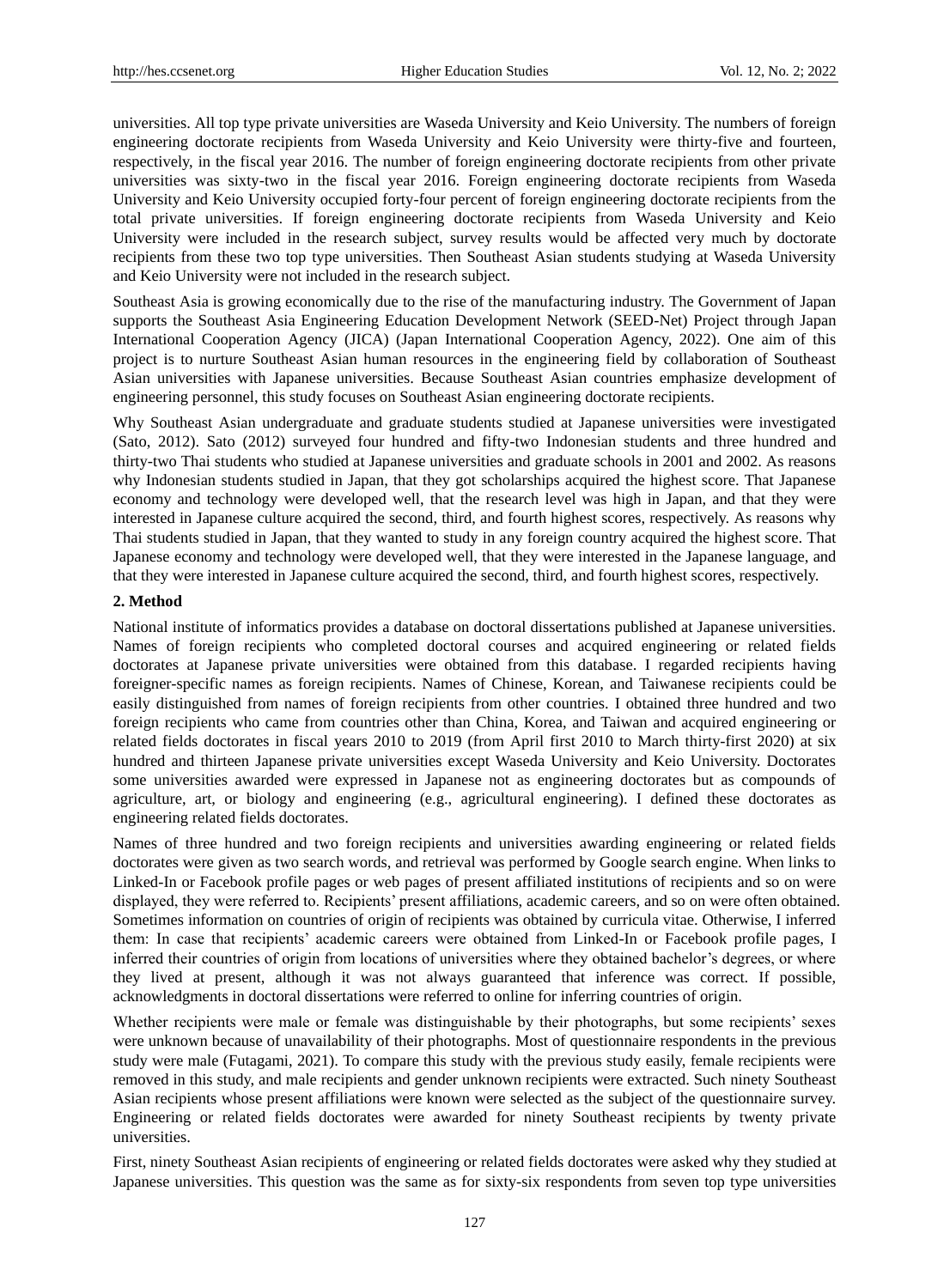(Futagami, 2021). The previous study showed that all three Thai interviewees were interested in Japanese culture and two of three had been to Japan before they studied at the University of Tokyo. Then second, ninety Southeast Asian recipients were asked if they had been to Japan before they studied at Japanese language institutes or Japanese universities. Third, they were asked if they had been interested in Japanese culture before they studied at Japanese language institutes or Japanese universities. Fourth, they were asked what kinds of Japanese culture they had been interested in. Questions are shown in Appendix. Questionnaires were sent by postal mail to ninety Southeast Asian recipients in December 2020 and from March to May 2021, and twenty-nine responded. Engineering or related fields doctorates were awarded for twenty-nine recipients by fifteen private universities. Twenty-nine respondents consisted of eleven Thai, eight Malaysians, seven Vietnamese, two Indonesians, and one Filipino.

## **3. Creation of Options in Question 1 in the Questionnaire Survey**

Motivations of international student mobility are often analyzed, based on the push-pull model (Mazzarol & Soutar, 2001; Furukawa et al., 2013; Caruso & de Wit, 2015; Levatino, 2017): Factors promoting international student mobility are divided into push factors in source countries and pull factors in host countries.

Options in Question 1 in Appendix were created referring to Mazzarol and Soutar (2001). Three in six factors to influence student selection of the host country are as follows (Mazzarol & Soutar, 2001): (a) knowledge and awareness of the host country in the home country, (b) personal recommendations from student's parents, relatives, friends, and others, (c) cost issues, including the cost of fees, living expenses, travel costs, and social costs such as safety.

Knowledge and awareness of the host country in the home country include high quality and good reputation of education of the host country. They are relevant to the option (d) in Question 1. As to personal recommendations, recommendations from professors were one of important factors for graduate students to select Canada as the host country (Chen, 2008). They are relevant to the options (b) and (c). As to cost issues, low tuition fees and low costs of living were attractive (Hawthorne, 2010; OECD, 2010; Asian Development Bank Institute, 2014). They are relevant to the option (e). According to the questionnaire survey on 1,001 Japanese who experienced studying abroad, the second most popular reason why Japanese selected host countries was because they liked host countries (Japan Student Services Organization, 2018). It is relevant to the option (a). Nine percent of 2,700 doctorate recipients of engineering or related fields moved within more than three countries including Japan (Futagami, 2021). Because such recipients would have strong positiveness, I selected wanting to build students' careers abroad positively as the option (f), as was similar to the previous study. Finally, I selected "other" as the option(g).

# **4. Results**

The results are shown in Figure1 for twenty-nine respondents from fifteen private universities and sixty-six respondents from seven top type universities. The horizontal axis represents ratio of the number of respondents who selected each option to the total number of respondents. Six options except the option "g. other" are clearly divided into two groups for sixty-six respondents from seven top type universities. One group consists of the options (a), (d), and (e). This group showed the highest three ratios at which options were selected. The other group consists of the options (b), (c), and (f). This group showed the lowest three ratios at which options were selected. The options (a), (d), and (e) also showed the highest three ratios for twenty-nine respondents from fifteen private universities. The options (b), (c), and (f) also showed the lowest three ratios for twenty-nine respondents. However, difference between options (a), (d), (e) and options (b), (c), (f) was more unclear for twenty-nine respondents from fifteen private universities than for sixty-six respondents from seven top type universities. The option (e) showed the distinctively highest ratio among six options for twenty-nine respondents from fifteen private universities. The second highest option (a) showed a lower ratio than the option (e) by 0.14 points. The third highest option (d) showed a lower ratio than the option (e) by 0.28 points. The difference in ratios of the option (d) between twenty-nine respondents from fifteen private universities and sixty-six respondents from seven top type universities was statistically significant (p<0.001). According to the 2020 Academic Ranking of World Universities (ShanghaiRanking Consultancy, 2021), seven top type universities were ranked first, second, third, fifth, fifth, fifth, and ninth among Japanese universities, respectively. The highest ranking in fifteen private universities was eleventh. In view of the above, fifteen private universities would not be as famous as seven top type universities for foreign students. This would be reflected by that twenty-nine respondents from fifteen private universities selected the option (d) at a significantly lower ratio than sixty-six respondents from seven top type universities.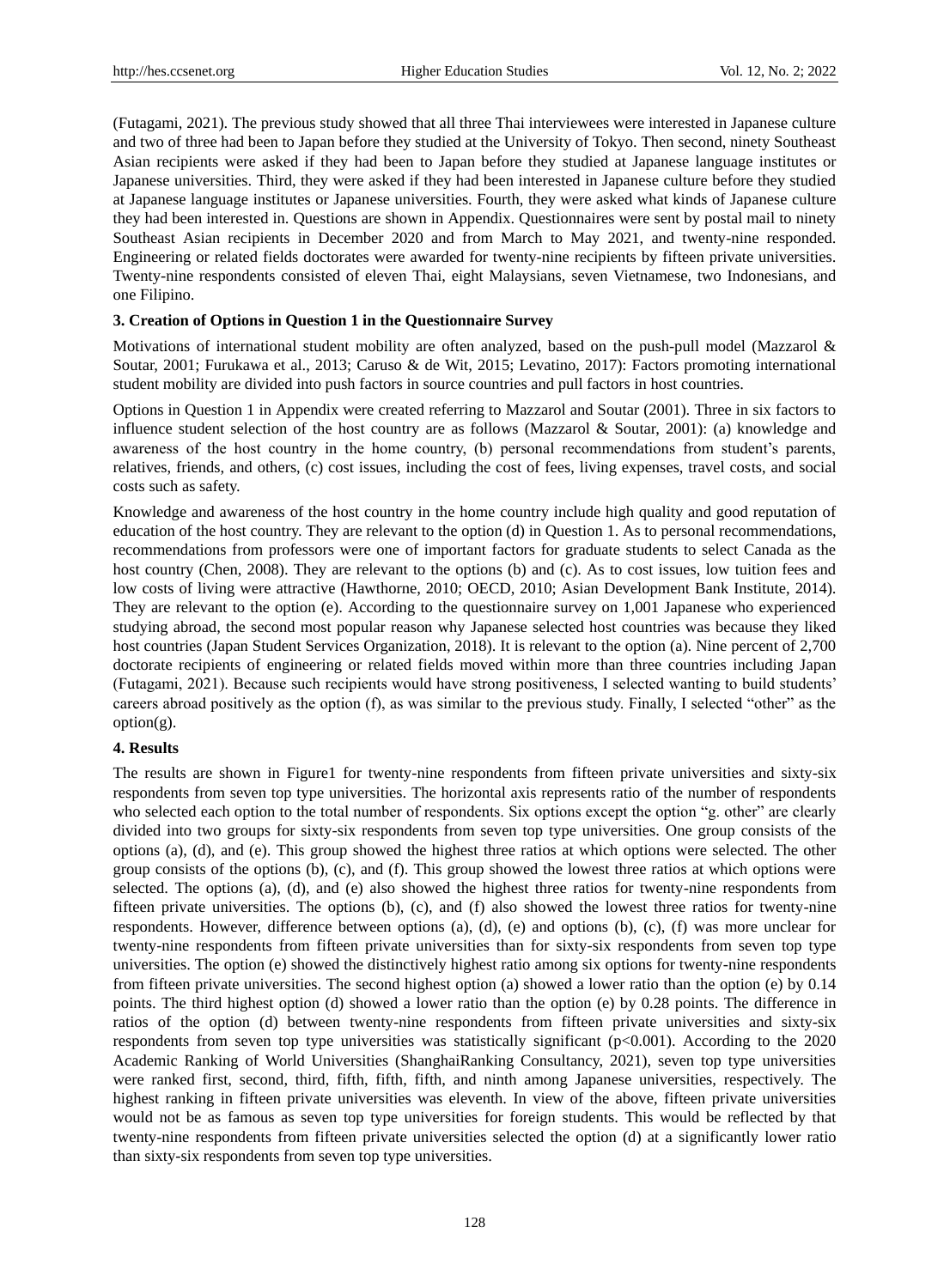

Twenty-nine engineering or related fields doctorate recipients from fifteen private universities.

Sixty-six engineering or related fields doctorate recipients from seven top type universities (Futagami, 2021).

Figure 1. Why did international students study at Japanese universities?

As the option "other", nine respondents gave comments. Two respondents mentioned that two universities in their countries of origin and Japan had a student and staff exchange program or collaborated. Two respondents mentioned that they received undergraduate or master degrees, and furthered the study for Ph.D. degrees at the same universities. One respondent mentioned that his Ph.D. supervisor was really helpful in research. One respondent mentioned a high reputation professor. One respondent mentioned that the university he studied at was famous in Japan and a recognized institution in the field of research and innovation. One respondent mentioned that the university he studied at was one of the oldest universities in Japan, which meant it had a long history in education. One respondent mentioned that he got a JICA's scholarship and he liked Japan. Many undergraduate students study at Japanese universities through a student exchange program one respondent mentioned.

As seen in Fig.2, forty-eight percent of twenty-nine respondents had been to Japan on trips, short-term study programs, internships, and so on before they studied at Japanese language institutes or at Japanese universities as regular degree-seeking undergraduate or graduate students. Ninety-three percent of twenty-nine respondents were interested in Japanese culture before they studied at Japanese language institutes or at Japanese universities. About a half or more of questionnaire respondents had been to Japan or were interested in Japanese culture, as was consistent with that all three Thai interviewees were interested in Japanese culture such as cartoons and the two interviewees had been to Japan before they studied at the University of Tokyo (Futagami, 2021). This internships, and soon to tapan strong may because at the embedding or renjoint and sorry internal interest. universities. thany southeast Asian students had advance knowledge on Japan before they still



Figure 2. Had international students been to Japan on trips, short-term study programs, internships, and so on or were they interested in Japanese culture before they studied at Japanese language institutes or at Japanese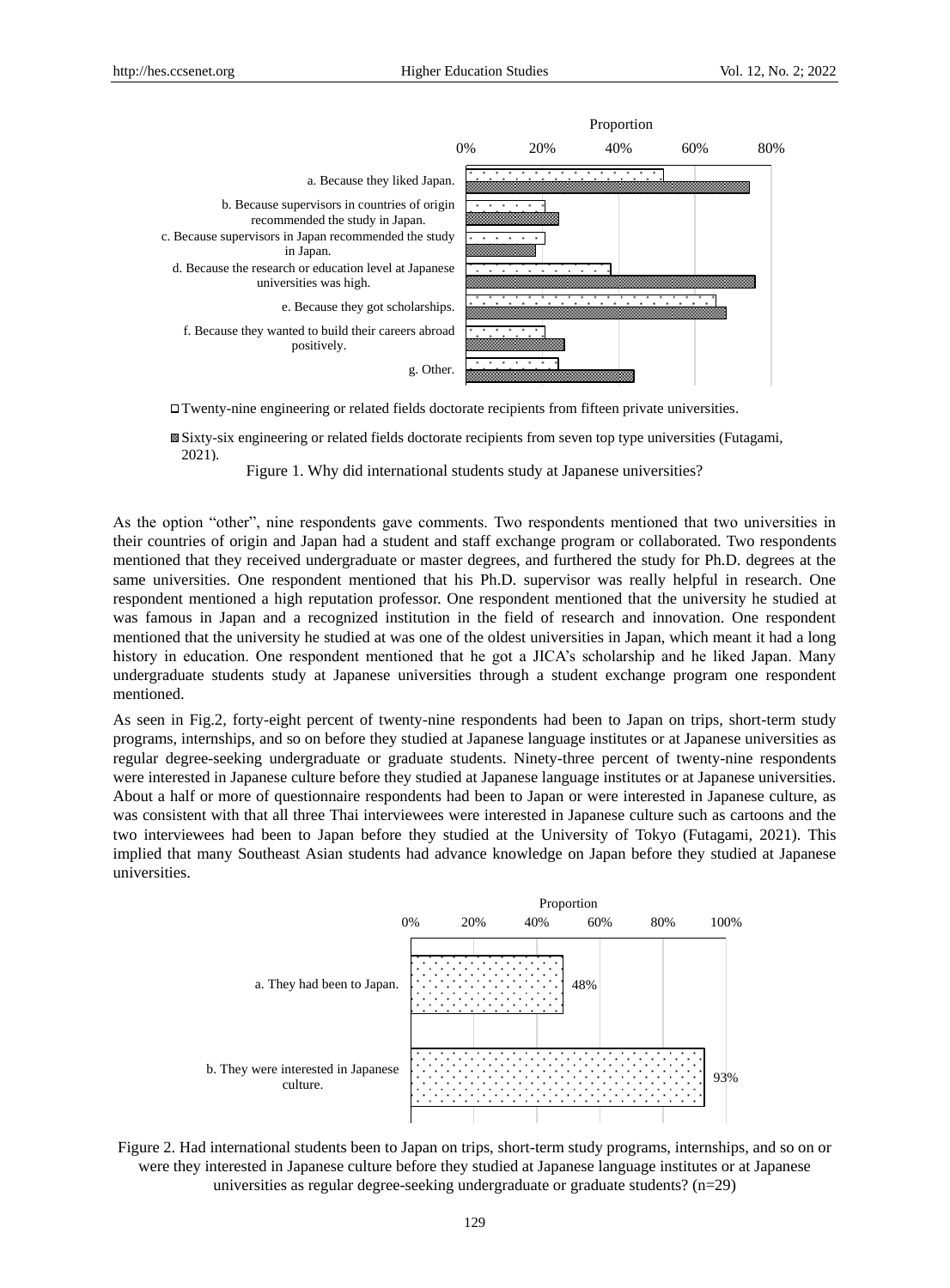What kinds of Japanese culture questionnaire respondents were interested in was shown in Figure 3. Questionnaire respondents who selected anime or cartoons, television programs or movies, literature, and music occupy fifty-two percent, fifty-nine percent, fifteen percent, and thirty-seven percent, respectively.



Figure 3. What kinds of Japanese culture were international students interested in? (n=27)

As the option "other", seventeen respondents gave comments. Eight respondents mentioned Japanese working style, lifestyle, tradition, manner, discipline, punctuality, honesty, or the spirit or good characters of Japanese people. Three respondents mentioned engineering, technology, or innovation. Two respondents mentioned eating or food. One respondent mentioned manufacturing or craftsmanship. One respondent mentioned artwork and social life. One respondent mentioned the Japanese football team. One respondent mentioned water color painting, Japanese-style gardens, and Zen. One respondent mentioned history and Look East Policy relation between Malaysia and Japan. One respondent mentioned that he was influenced by his elder brother who studied at Japan and was interested in automobiles. The total (nineteen) of above numerals was larger than the number (seventeen) of respondents who gave comments. This was because two respondents were counted twice. Respondents were interested in a variety of culture, as seen above.

#### **5. Statistical Analysis**

Pearson's correlation coefficients between seven options ((a)-(b) in Figure 2, (a)-(e) in Figure 3) and the option (a) "because they liked Japan" in Figure 1 were calculated. Only the option (a) "Anime or cartoons" in Figure 3 correlated significantly  $(p<0.05)$  and positively with the option (a) "because they liked Japan" in Figure 1. As that questionnaire respondents liked Japan was the second most popular as why they studied at Japanese private universities, this correlation would imply that Japanese anime or cartoons would be one of indirect causes of studying at Japanese private universities.

#### **6. Analysis of International Students' Voices on Universities' Official Web Pages**

There were six hundred and twenty private universities in Japan as of April first, 2021. International students' voices were collected up from official web pages of six hundred and twenty private universities between September and November 2021. On official web pages of each private university, retrieval was performed with Japanese expressions of international students and voices as two search words. Retrieved pages were inspected. Official web pages on international exchange and international students were also inspected for each private university. When foreign students' or graduates' voices were included in Japanese students' or graduates' voices on official web pages, they were inspected, too. International students' voices were given and referred to mainly as text data, but sometimes as audio data in video messages. Why and how international students studied in Japan or at each university was picked up from inspected web pages. How they were interested in Japan or each university was also picked up. Comments by one hundred and ninety-seven students were picked up. One hundred and ninety-seven foreign students consisted of forty-seven graduate students (24%), one hundred and twenty-five regular undergraduate students or students dispatched on exchange programs (63%), and twenty-five other students (13%). Whether twenty-five other students were graduate students, undergraduate students, or dispatched students was unknown. Two doctoral students were included in forty-seven foreign graduate students. Proportions of male international students, female international students, and gender unknown international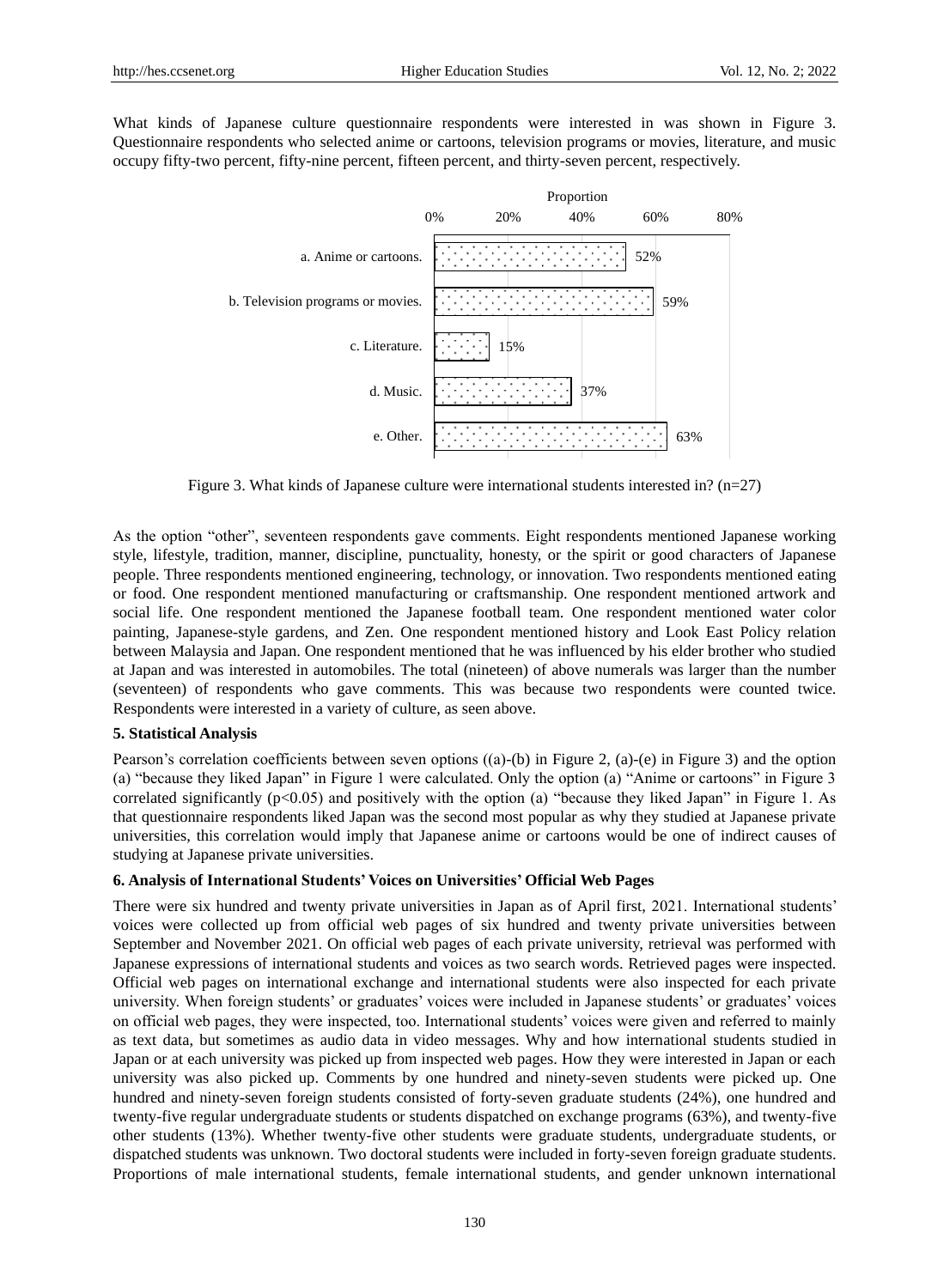students were 44%, 52%, and 4%, respectively. Proportion of international students majoring in the humanities, social science, and so on was 68%, while proportion of international students majoring in engineering, science, pharmacy, health sciences, and so on was 25%. Proportion of international students whose majors were unknown was 7%. Proportion of international students from Southeast Asia was 30%. Proportion of international students from North America, Europe, Oceania, and Russia was 14%. Proportion of international students from other regions was 54%. Proportion of international students whose countries of origin were unknown was 2%.

Thirteen reasons why international students studied in Japan or at Japanese private universities were extracted from one hundred and ninety-seven comments. The maximum number of reasons extracted from one comment was six. Each reason corresponded to more than five comments. Proportions of thirteen reasons are shown in Figure 4. The most popular reason was because international students were interested in the Japanese language and Japanese culture including cartoons, music, games, literature, television programs, movies, or history or they wanted to learn the Japanese language and Japanese culture more in Japan. The second most popular reason was because the study in Japan was recommended by families, relatives, friends, seniors, professors, Japanese teachers, and so on. The third most popular reason was because international students had before been to Japan for study, travel, work, and so on, or had before lived in Japan. The fourth most popular reason was because Japan had advanced technology. The fifth most popular reason was because Japanese universities international students studied at were attractive from the viewpoint of excellent and serious professors, well-equipped facilities, clean campuses, convenience, and so on. The sixth most popular reason was because the environments were good, nature was beautiful, or transportation systems were excellent. The seventh most popular reason was because international students wanted to study in Japan or at Japanese universities for their visions or jobs. The eighth most popular reason was because international students acquired scholarships or costs of studying in Japan were cheap. The ninth most popular reason was because universities international students enrolled at in their countries of origin cooperated with Japanese universities they studied at. The tenth most popular reason was because Japanese people were kind or well-disciplined. The eleventh most popular reason was because international students were influenced by Japanese friends, principals of Japanese language institutes, or colleagues working together with them when they were in countries of origin. The twelfth most popular reason was because the level of Japanese education was high. The thirteenth reason "other" was assigned to comments which none of the above twelve reasons were assigned to.

Proportion of the most popular reason "because international students were interested in the Japanese language and Japanese culture" was 57.4%. The questionnaire survey and the analysis of international students' voices implied that interest in Japanese culture was a motivation for foreign students to study in Japan. Attributes of students in the analysis of international students' voices had more various values than those of doctorate recipients in the questionnaire survey: The former students consisted of undergraduate and graduate students, consisted of males and females, came from various countries including Southeast Asia, and majored in various disciplines including engineering. In spite of this difference, both the questionnaire survey and the analysis of international students' voices showed that interest in Japanese culture was an important factor in motivating foreign students to study at Japanese private universities.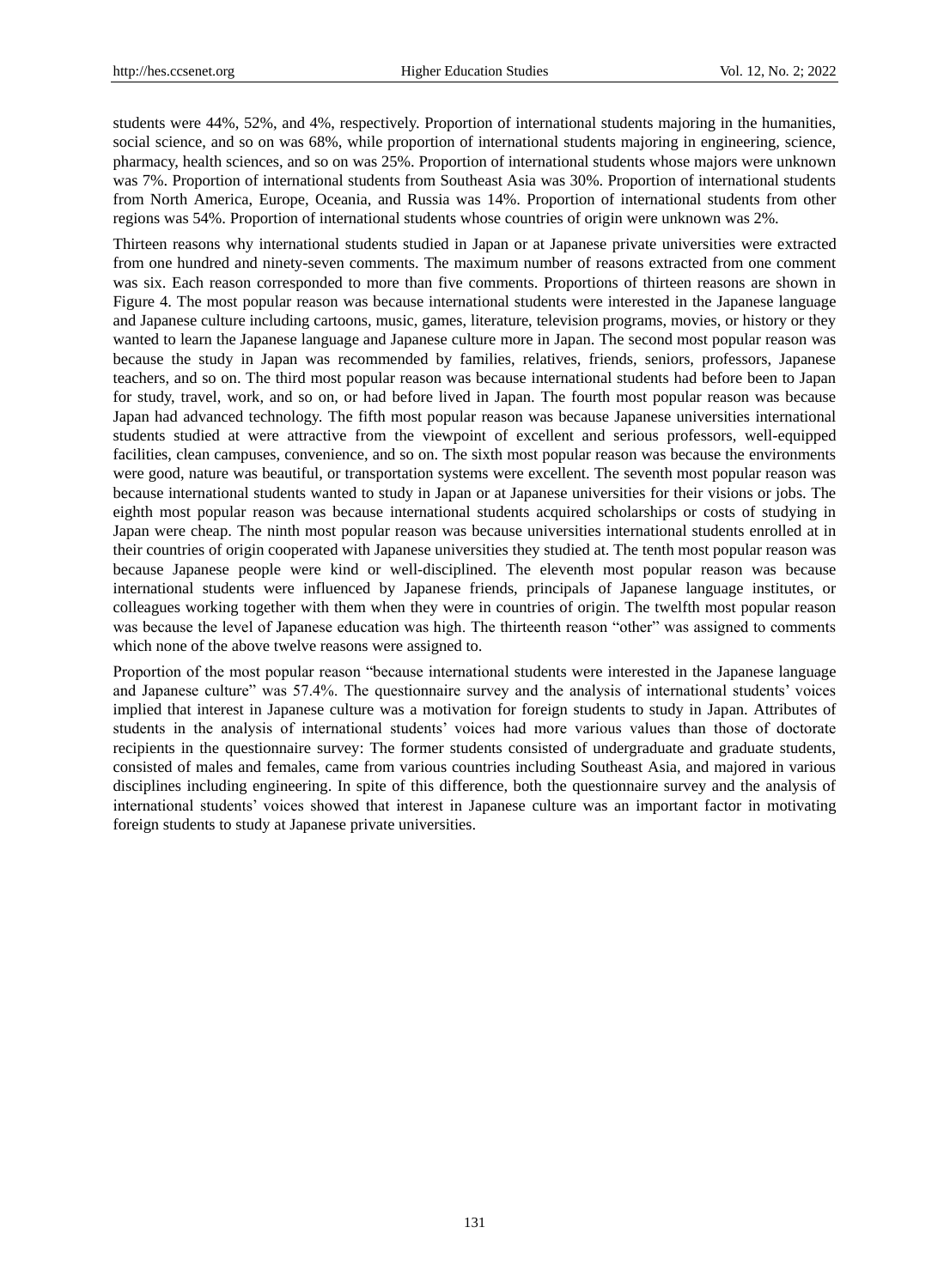|                                                                                                                                                                                                                                                                                                                                                                                                                                                                                                                                                                                                                                                                                                                                                                                                                                                                              |    |       |       | Proportion |     |       |     |
|------------------------------------------------------------------------------------------------------------------------------------------------------------------------------------------------------------------------------------------------------------------------------------------------------------------------------------------------------------------------------------------------------------------------------------------------------------------------------------------------------------------------------------------------------------------------------------------------------------------------------------------------------------------------------------------------------------------------------------------------------------------------------------------------------------------------------------------------------------------------------|----|-------|-------|------------|-----|-------|-----|
|                                                                                                                                                                                                                                                                                                                                                                                                                                                                                                                                                                                                                                                                                                                                                                                                                                                                              | 0% | 20%   |       | 40%        | 60% |       | 80% |
| 1. Because international students were interested in the Japanese language and<br>Japanese culture.                                                                                                                                                                                                                                                                                                                                                                                                                                                                                                                                                                                                                                                                                                                                                                          |    |       |       |            |     | 57.4% |     |
| 2. Because the study in Japan was recommended by families, relatives, friends, and<br>so on.                                                                                                                                                                                                                                                                                                                                                                                                                                                                                                                                                                                                                                                                                                                                                                                 |    |       |       | 24.9%      |     |       |     |
| 3. Because international students had before been to Japan.                                                                                                                                                                                                                                                                                                                                                                                                                                                                                                                                                                                                                                                                                                                                                                                                                  |    |       | 18.3% |            |     |       |     |
| 4. Because Japan had advanced technology.                                                                                                                                                                                                                                                                                                                                                                                                                                                                                                                                                                                                                                                                                                                                                                                                                                    |    |       | 12.7% |            |     |       |     |
| 5. Because Japanese universities international students studied at were attractive.                                                                                                                                                                                                                                                                                                                                                                                                                                                                                                                                                                                                                                                                                                                                                                                          |    | 10.2% |       |            |     |       |     |
| 6. Because the environments were good, nature was beautiful, or transportation<br>systems were excellent.                                                                                                                                                                                                                                                                                                                                                                                                                                                                                                                                                                                                                                                                                                                                                                    |    | 9.1%  |       |            |     |       |     |
| 7. Because international students wanted to study in Japan or at Japanese universities<br>for their visions or jobs.                                                                                                                                                                                                                                                                                                                                                                                                                                                                                                                                                                                                                                                                                                                                                         |    | 7.1%  |       |            |     |       |     |
| 8. Because international students acquired scholarships.                                                                                                                                                                                                                                                                                                                                                                                                                                                                                                                                                                                                                                                                                                                                                                                                                     |    | 4.6%  |       |            |     |       |     |
| 9. because universities international students enrolled at in their countries of origin<br>cooperated with Japanese universities they studied at.                                                                                                                                                                                                                                                                                                                                                                                                                                                                                                                                                                                                                                                                                                                            |    | 4.1%  |       |            |     |       |     |
| 10. Because Japanese people were kind or well-disciplined.                                                                                                                                                                                                                                                                                                                                                                                                                                                                                                                                                                                                                                                                                                                                                                                                                   |    | 3.6%  |       |            |     |       |     |
| 11. Because international students were influenced by Japanese people.                                                                                                                                                                                                                                                                                                                                                                                                                                                                                                                                                                                                                                                                                                                                                                                                       |    | 2.5%  |       |            |     |       |     |
| 12. Because the level of Japanese education was high.                                                                                                                                                                                                                                                                                                                                                                                                                                                                                                                                                                                                                                                                                                                                                                                                                        |    | 2.5%  |       |            |     |       |     |
| 13. Other.                                                                                                                                                                                                                                                                                                                                                                                                                                                                                                                                                                                                                                                                                                                                                                                                                                                                   |    | 4.1%  |       |            |     |       |     |
| Figure 4. Why did international students study in Japan or at Japanese private universities? $(n=197)$                                                                                                                                                                                                                                                                                                                                                                                                                                                                                                                                                                                                                                                                                                                                                                       |    |       |       |            |     |       |     |
|                                                                                                                                                                                                                                                                                                                                                                                                                                                                                                                                                                                                                                                                                                                                                                                                                                                                              |    |       |       |            |     |       |     |
| 7. Discussion                                                                                                                                                                                                                                                                                                                                                                                                                                                                                                                                                                                                                                                                                                                                                                                                                                                                |    |       |       |            |     |       |     |
| From Fig.1, the most popular reason why engineering or related fields doctorate recipients studied at Japane<br>private universities was a scholarship. From Fig. 4, The most popular reason why foreign students study in Japa<br>or at Japanese private universities was interest in the Japanese language and Japanese culture. Some studen<br>giving students' voices in the previous section were dispatched on student exchange programs. They would sta<br>in Japan for a short period, while doctoral students would stay for a long period. Then scholarships may be mo<br>important for doctoral students.                                                                                                                                                                                                                                                         |    |       |       |            |     |       |     |
| According to Sato (2012), scholarships gave the sixth highest score as reasons why Thai students studied<br>Japanese universities and graduate schools (Sato, 2012). This study showed that scholarships were the mo<br>popular reason why Southeast Asian engineering or related fields doctorate recipients studied at Japanese priva<br>universities. So, the study by Sato (2012) disagrees partly with this study. This may be due to difference<br>research subjects and survey periods between two surveys.                                                                                                                                                                                                                                                                                                                                                           |    |       |       |            |     |       |     |
| 8. Conclusion                                                                                                                                                                                                                                                                                                                                                                                                                                                                                                                                                                                                                                                                                                                                                                                                                                                                |    |       |       |            |     |       |     |
| The questionnaire survey showed that most of Southeast Asian recipients of engineering or related fields we<br>interested in Japanese culture. In particular, correlation analysis showed that interest in Japanese anime<br>cartoons correlated significantly and positively with that they liked Japan. Analysis of international student<br>voices showed interest in Japanese culture was a main incentive for international students' studying at Japane<br>private universities. This study emphasizes that exchange of culture between nations is important for attractin<br>excellent Southeast Asian doctoral students to Japanese private universities, in addition to scholarships are<br>excellent research or education circumstances, which is similar to results on Southeast Asian doctoral recipien<br>or students studying at seven top type universities. |    |       |       |            |     |       |     |
| The sample in the questionnaire survey consisted of doctorate recipients judged as males and gender unknow<br>doctorate recipients, and did not include doctorate recipients judged explicitly as females, as response rate fro<br>females would be lower. Because of this, this study has a limitation: The questionnaire survey sample may n<br>represent the whole Southeast Asian engineering or related fields doctorate recipients accurately.                                                                                                                                                                                                                                                                                                                                                                                                                         |    |       |       |            |     |       |     |
| <b>Acknowledgments</b>                                                                                                                                                                                                                                                                                                                                                                                                                                                                                                                                                                                                                                                                                                                                                                                                                                                       |    |       |       |            |     |       |     |
| The author thanks twenty-nine Southeast Asian doctorate recipients very much for kind cooperation to the<br>questionnaire survey.                                                                                                                                                                                                                                                                                                                                                                                                                                                                                                                                                                                                                                                                                                                                            |    |       |       |            |     |       |     |

Figure 4. Why did international students study in Japan or at Japanese private universities? (n=197)

## **7. Discussion**

# **8. Conclusion**

## **Acknowledgments**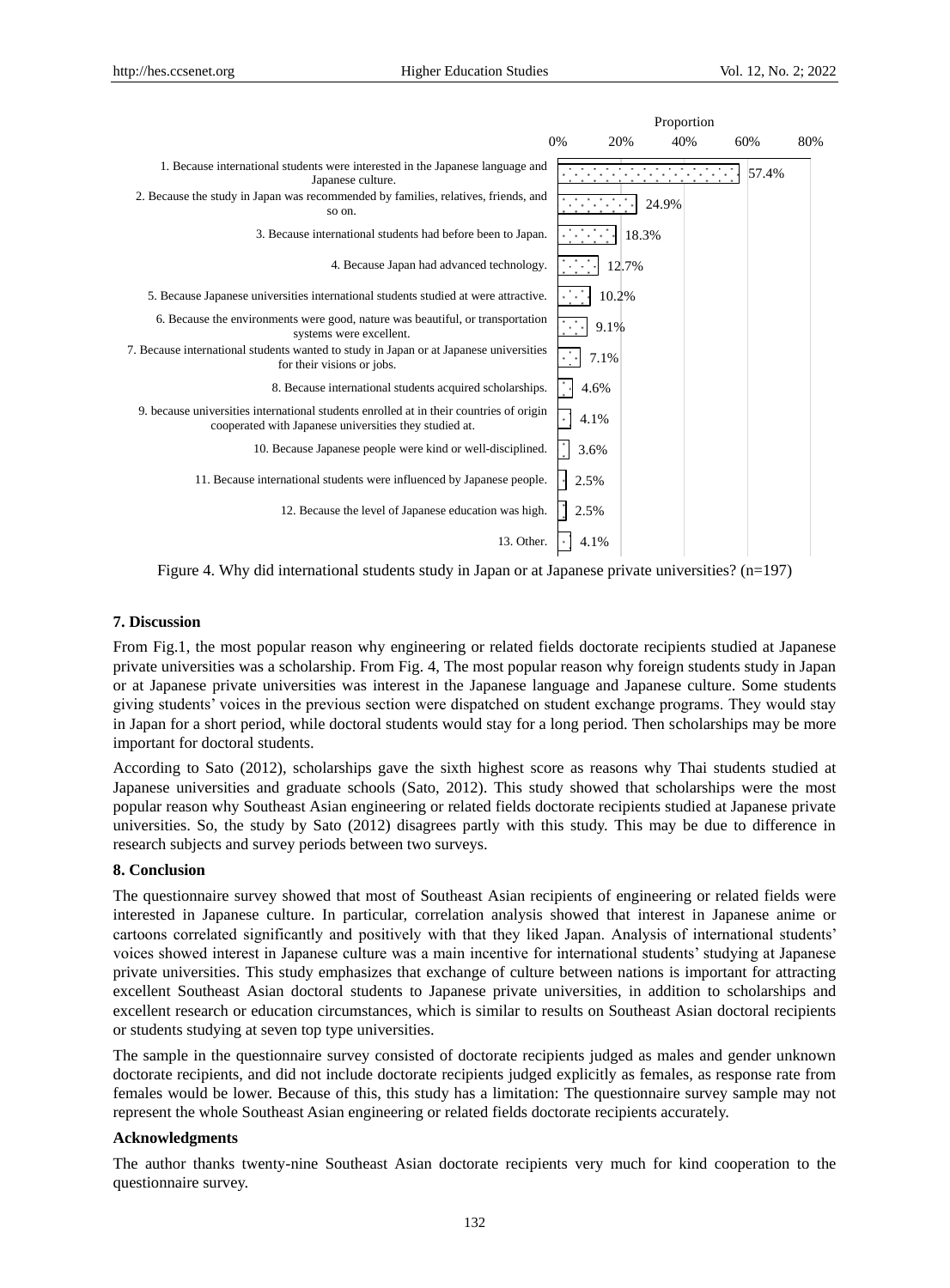### **References**

- Asian Development Bank Institute. (2014). *Labor migration, skills & student mobility in Asia.* pp. 15-27. Retrieved from http://hdl.handle.net/11540/174
- Caruso, R., & de Wit, H. (2015). Determinants of mobility of students in Europe: empirical evidence for the period 1998-2009. *Journal of Studies in International Education, 19*(3), 265-282. https://doi.org/10.1177/1028315314563079
- Chen, L. H. (2008). Internationalization or international marketing? Two frameworks for understanding international students' choice of Canadian universities. *Journal of Marketing for Higher Education, 18*(1), 1-33. https://doi.org/10.1080/08841240802100113
- Furukawa, T., Shirakawa, N., & Okuwada, K. (2013). An empirical study of graduate student mobility underpinning research universities. *Higher Education, 66*(1), 17-37. https://doi.org/10.1007/s10734-012-9586-4
- Futagami, T. (2021). On motivations for mobility of international students studying at Japanese research-intensive universities. *Journal of Comparative & International Higher Education, 13*(1), 82-102. https://doi.org/10.32674/jcihe.v13i1.2100
- Hawthorne, L. (2010). Demography, migration and demand for international students. In C. C. Findlay & W. G. Tierney (Eds.), *Globalization and tertiary education in the Asia-Pacific – the changing nature of a dynamic market* (pp. 91-120). Singapore: World Scientific Press. https://doi.org/10.1142/9789814299046\_0005
- Japan International Cooperation Agency. (2022). *AUN/SEED-Net: creating ASEAN-Japan knowledge networks for the future*. Retrieved from

https://www.jica.go.jp/english/publications/j-world/c8h0vm000082pnre-att/1309\_03.pdf

- Japan Student Services Organization. (2018). *The survey results on Japanese who experienced studying abroad (in Japanese)*. Retrieved from https://ryugaku.jasso.go.jp/link/link\_statistics/link\_statistics\_2019/
- Japan Student Services Organization. (2021). *Result of an annual survey of international students survey in Japan, 2020*. Retrieved from https://www.studyinjapan.go.jp/en/\_mt/2021/04/date2020z\_e.pdf
- Levatino, A. (2017). Transnational higher education and international student mobility: determinants and linkage. *Higher Education, 73*(5), 637-653. https://doi.org/10.1007/s10734-016-9985-z
- Mazzarol, T., & Soutar, G. (2001). Push-pull factors influencing international student destination choice. *International Journal of Educational Management, 16*(2), 82-90. https://doi.org/10.1108/09513540210418403
- Ministry of Education, Culture, Sports, Science and Technology. (2020). *Announcement on FY2020 school basic survey (confirmed values)(in Japanese)*. Retrieved from https://www.mext.go.jp/content/20200825-mxt\_chousa01-1419591\_8.pdf
- Ministry of Education, Culture, Sports, Science and Technology. (2022). *Top global university project*. Retrieved from https://tgu.mext.go.jp/en/index.html
- OECD. (2010). *Education at a glance 2010*. pp. 316-318. https://doi.org/10.1787/eag-2010-en
- Sato, Y. (2012). A study on the characteristics and push-pull factors of Nepali students in Japan: implications for Japan's foreign student policy in relation to countries with high outbound mobility (in Japanese). *Journal of International Student Education, 17*, 19-28.

ShanghaiRanking Consultancy. (2021). *2020 academic ranking of world universities*. Retrieved from https://www.shanghairanking.com/rankings/arwu/2020

## **Appendix**

Question 1: Why did you study at a Japanese university? Please select the appropriate alphabet (Multiple answers allowed).

- a. Because you liked Japan.
- b. Because your supervisor in your country of origin recommended the study at a Japanese university.
- c. Because your supervisor in Japan recommended the study at a Japanese university.
- d. Because the research or education level at a Japanese university where you studied was high.